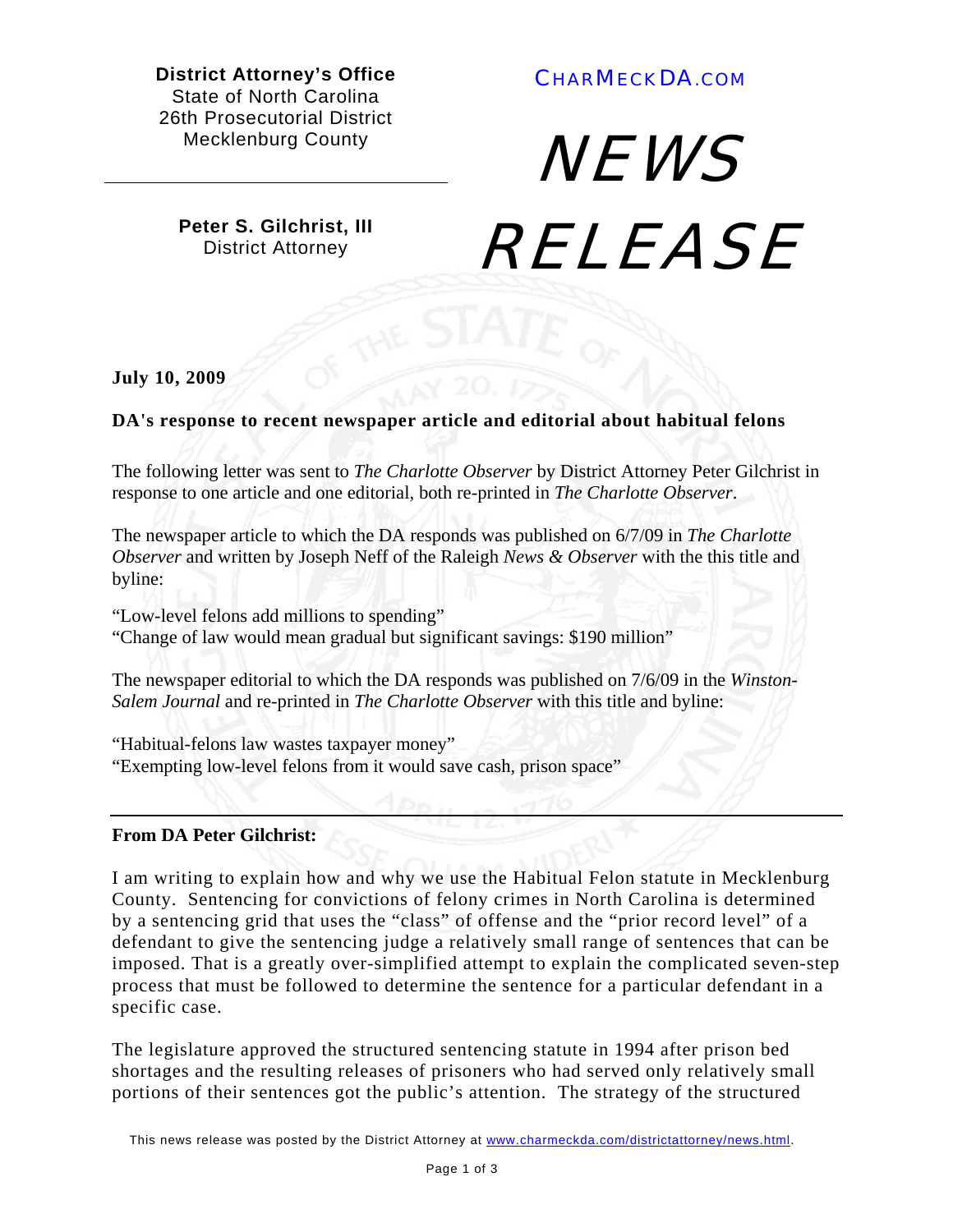sentencing statute was to use prison beds for those defendants who committed the most serious crimes and those defendants who had the worst criminal records. That approach resulted in suspended sentences (no active time) or shorter active sentences for most property crimes. For example, a defendant with one prior felony conviction who was charged with housebreaking under Fair Sentencing could have received up to 10 years in prison could only receive a 12 month maximum sentence under structured sentencing.

The structured sentencing law also included a provision that could increase the active sentences of defendants found to fit the classification of "habitual felon." They did not make it easy for one to achieve that status since each conviction had to occur after the completion of the most recent sentence being used to calculate their status, simply convicting a person of 3 felonies would not make them a habitual felon. In addition, none of the felonies used to give the defendant habitual felon status could be used to calculate the prior record level for punishment.

A defendant found to be a habitual felon (convicted of a felony for the fourth time and each conviction occurring after the completion of the sentence on the prior conviction) is sentenced as though convicted of a Class C felony unless the underlying offense is a Class A, B-1 or B-2 felony. That means that a defendant convicted of the Class H offense of housebreaking and found to be a habitual felon must be sentenced to prison for between 44 months and 210 months, depending upon their prior record level. Without the enhanced sentence for a habitual felon, that same defendant convicted of housebreaking could be given a sentence ranging from 4 months to 30 months, depending upon the prior record level. The 4 to 30 month sentence would not have to be an active sentence unless the defendant has reached the highest prior record level (VI) by accumulating 19 or more points for prior convictions.

This office has tried to apply the harsher penalties of that statute only when the defendant is a repeat offender who has committed crimes that impact others in the community, not addicts whose only offenses have been possession of drugs. A number of the defendants who we charge as habitual felons will be addicts, but their criminal histories include offenses such as robbing people or breaking into peoples' homes or cars. We do use the classification of habitual felon most often in property and drug crimes because the possible sentences for violent crimes will often exceed the sentence that a defendant could receive based upon their status as a habitual felon.

Assistant District Attorneys (ADAs) who prosecute felony cases in our office are divided into teams that specialize in particular categories of crimes such as drug cases, crimes against persons, crimes against property, and homicide. Until recently, each ADA reviewed the cases assigned to them to determine whether to charge a defendant with being a habitual felon and, then, whether to insist on them being sentenced based upon that status. Despite their best efforts, ADAs handling individual caseloads of over 150 felony cases sometimes made decisions about habitual felon status that were not consistent with decisions made by other ADAs.

Funding from Mecklenburg County has allowed us to organize a team of 4 prosecutors who will review the cases of every defendant who appears to have the 3 prior felony